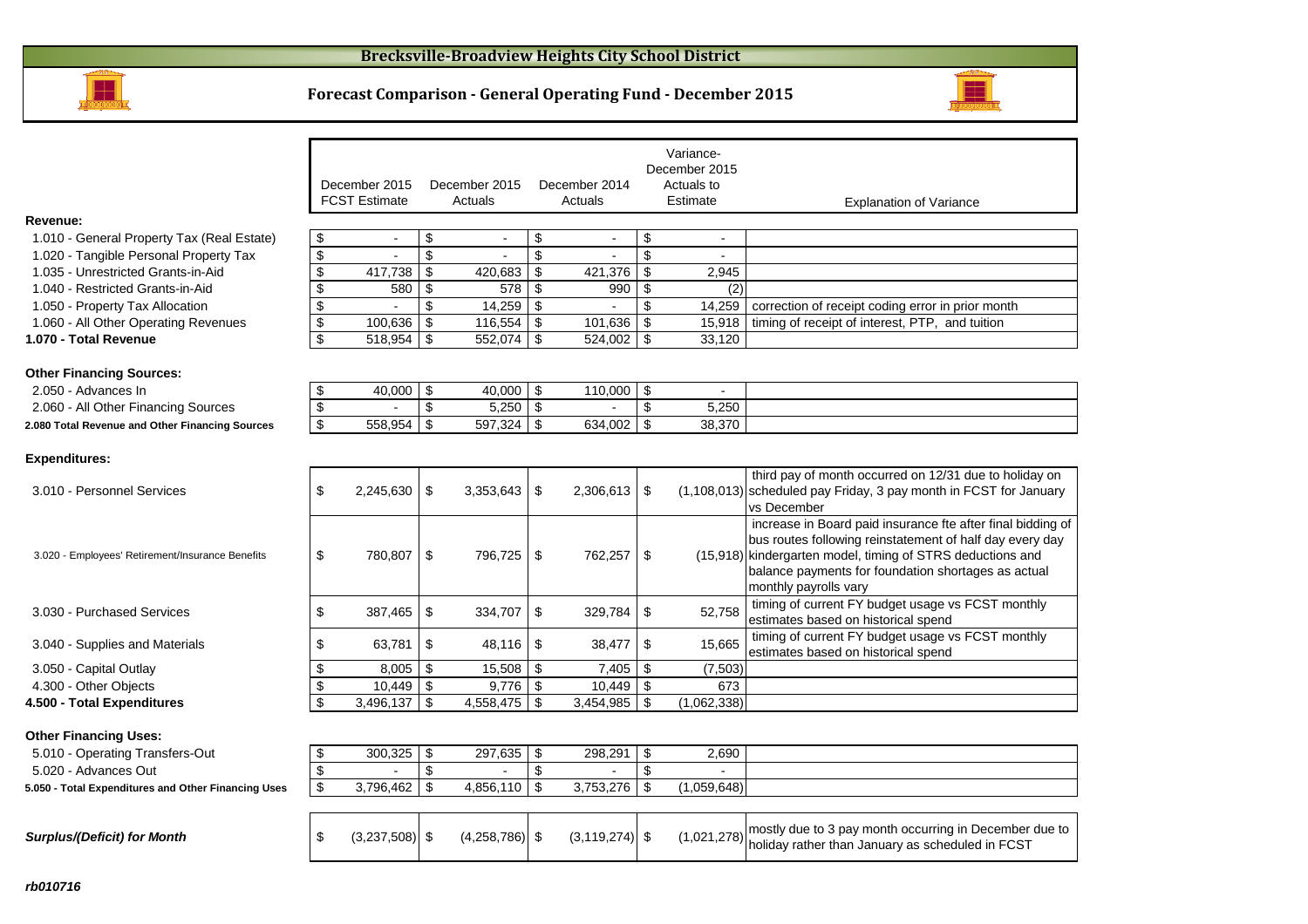#### **Brecksville-Broadview Heights City School District**



#### **Forecast Comparison - General Operating Fund - December 2015**



|                                                     |                       |                                |      |            |                    | Variance-Current         |                                                                                                                                                                                                                                                                       |
|-----------------------------------------------------|-----------------------|--------------------------------|------|------------|--------------------|--------------------------|-----------------------------------------------------------------------------------------------------------------------------------------------------------------------------------------------------------------------------------------------------------------------|
|                                                     | <b>Current FYTD</b>   | <b>Current FYTD</b>            |      | Prior FYTD |                    | <b>FYTD Actual to</b>    |                                                                                                                                                                                                                                                                       |
|                                                     | <b>FCST Estimate</b>  | Actuals                        |      | Actuals    |                    | <b>FCST Estimate</b>     | <b>Explanation of Variance</b>                                                                                                                                                                                                                                        |
| Revenue:                                            |                       |                                |      |            |                    |                          |                                                                                                                                                                                                                                                                       |
| 1.010 - General Property Tax (Real Estate)          | \$<br>13,807,582      | \$<br>13,807,582               | -\$  | 13,798,745 | \$                 | $\overline{\phantom{a}}$ |                                                                                                                                                                                                                                                                       |
| 1.020 - Tangible Personal Property Tax              | \$<br>879.411         | \$<br>879.411                  | \$   | 962.924    | \$                 | $\blacksquare$           |                                                                                                                                                                                                                                                                       |
| 1.035 - Unrestricted Grants-in-Aid                  | \$<br>2,626,722       | \$<br>2,634,470                | \$   | 2,639,526  | \$                 | 7,748                    |                                                                                                                                                                                                                                                                       |
| 1.040 - Restricted Grants-in-Aid                    | \$<br>3,460           | \$<br>3,473                    | \$   | 414,806    | \$                 | 13                       |                                                                                                                                                                                                                                                                       |
| 1.050 - Property Tax Allocation                     | \$<br>2,887,006       | \$<br>2,422,834                | \$   | 2,873,779  | -\$                | (464, 172)               | timing of TPP supplemental payments approved by<br>legislature to replace TPP replacement revenue phase-out                                                                                                                                                           |
| 1.060 - All Other Operating Revenues                | \$<br>770,255         | \$<br>822,534                  | - \$ | 879,636    | -\$                | 52,279                   | timing of receipt of interest, PTP, and tuition                                                                                                                                                                                                                       |
| 1.070 - Total Revenue                               | \$<br>20,974,436      | \$<br>20,570,304               | \$   | 21,569,416 | $\mathbf{\hat{s}}$ | (404, 132)               |                                                                                                                                                                                                                                                                       |
|                                                     |                       |                                |      |            |                    |                          |                                                                                                                                                                                                                                                                       |
| <b>Other Financing Sources:</b>                     |                       |                                |      |            |                    |                          |                                                                                                                                                                                                                                                                       |
| 2.010 - Proceeds from Sale of Notes                 | \$                    | \$<br>$\overline{\phantom{a}}$ | \$   |            | \$                 | $\overline{\phantom{a}}$ |                                                                                                                                                                                                                                                                       |
| 2.050 - Advances In                                 | \$<br>40.000          | \$<br>40,000                   | \$   | 110.000    | \$                 | $\overline{a}$           |                                                                                                                                                                                                                                                                       |
|                                                     |                       |                                |      |            |                    |                          | received unanticipated premium refunds from workers'                                                                                                                                                                                                                  |
| 2.060 - All Other Financing Sources                 | \$                    | \$<br>18,892                   | \$   | 150,581    | \$                 | 18,892                   | compensation due to safety program participation and other<br>incentives                                                                                                                                                                                              |
| 2.080 Total Revenue and Other Financing Sources     | \$<br>21,014,436      | \$<br>20,629,196               | -\$  | 21,829,997 | \$                 | (385, 240)               |                                                                                                                                                                                                                                                                       |
|                                                     |                       |                                |      |            |                    |                          |                                                                                                                                                                                                                                                                       |
| <b>Expenditures:</b>                                |                       |                                |      |            |                    |                          |                                                                                                                                                                                                                                                                       |
| 3.010 - Personnel Services                          | \$<br>13,647,139      | \$<br>14,782,733               | \$   | 13,755,917 | \$                 |                          | third pay occurred in December on 12/31 due to holiday on<br>(1,135,594) scheduled pay Friday, 3 pay month in FCST for January vs<br>December                                                                                                                         |
| 3.020 - Employees' Retirement/Insurance Benefits    | \$<br>3,801,899       | \$<br>3,839,199                | \$   | 3,786,673  | \$                 |                          | increase in Board paid insurance fte after final bidding of<br>bus routes following reinstatement of half day every day<br>(37,300) kindergarten model, timing of STRS deductions and<br>balance payments for foundation shortages as actual<br>monthly payrolls vary |
| 3.030 - Purchased Services                          | \$<br>2,231,663       | \$<br>1,988,450                | \$   | 2,265,935  | \$                 | 243,213                  | timing of current FY budget usage vs FCST monthly<br>estimates based on historical spend                                                                                                                                                                              |
| 3.040 - Supplies and Materials                      | \$<br>593,712         | \$<br>524,017                  | \$   | 611,399    | \$                 | 69,695                   | timing of current FY budget usage vs FCST monthly<br>estimates based on historical spend                                                                                                                                                                              |
| 3.050 - Capital Outlay                              | \$<br>46,029          | \$<br>70,620                   | \$   | 79,772     | \$                 | (24, 591)                | timing of current FY budget usage vs FCST monthly<br>estimates based on historical spend                                                                                                                                                                              |
| 4.300 - Other Objects                               | \$<br>383,546         | \$<br>333,235                  | \$   | 333,832    | \$                 | 50,311                   | timing of current FY budget usage vs FCST monthly<br>estimates based on historical spend                                                                                                                                                                              |
| 4.500 - Total Expenditures                          | \$<br>20,703,988      | \$<br>21,538,254               | l \$ | 20,833,528 | \$                 | (834, 266)               |                                                                                                                                                                                                                                                                       |
|                                                     |                       |                                |      |            |                    |                          |                                                                                                                                                                                                                                                                       |
| <b>Other Financing Uses:</b>                        |                       |                                |      |            |                    |                          |                                                                                                                                                                                                                                                                       |
| 5.010 - Operating Transfers-Out                     | 300,325               | \$<br>297,635 \$               |      | 298,291    | \$                 | 2,690                    |                                                                                                                                                                                                                                                                       |
|                                                     |                       |                                |      |            |                    |                          |                                                                                                                                                                                                                                                                       |
| 5.020 - Advances Out                                | \$<br>40,000          | \$<br>40,000                   | \$   |            | \$                 |                          |                                                                                                                                                                                                                                                                       |
| 5.050 - Total Expenditures and Other Financing Uses | \$<br>$21,044,313$ \$ | $21,875,889$ \$                |      | 21,131,819 | $\sqrt{3}$         | (831, 576)               |                                                                                                                                                                                                                                                                       |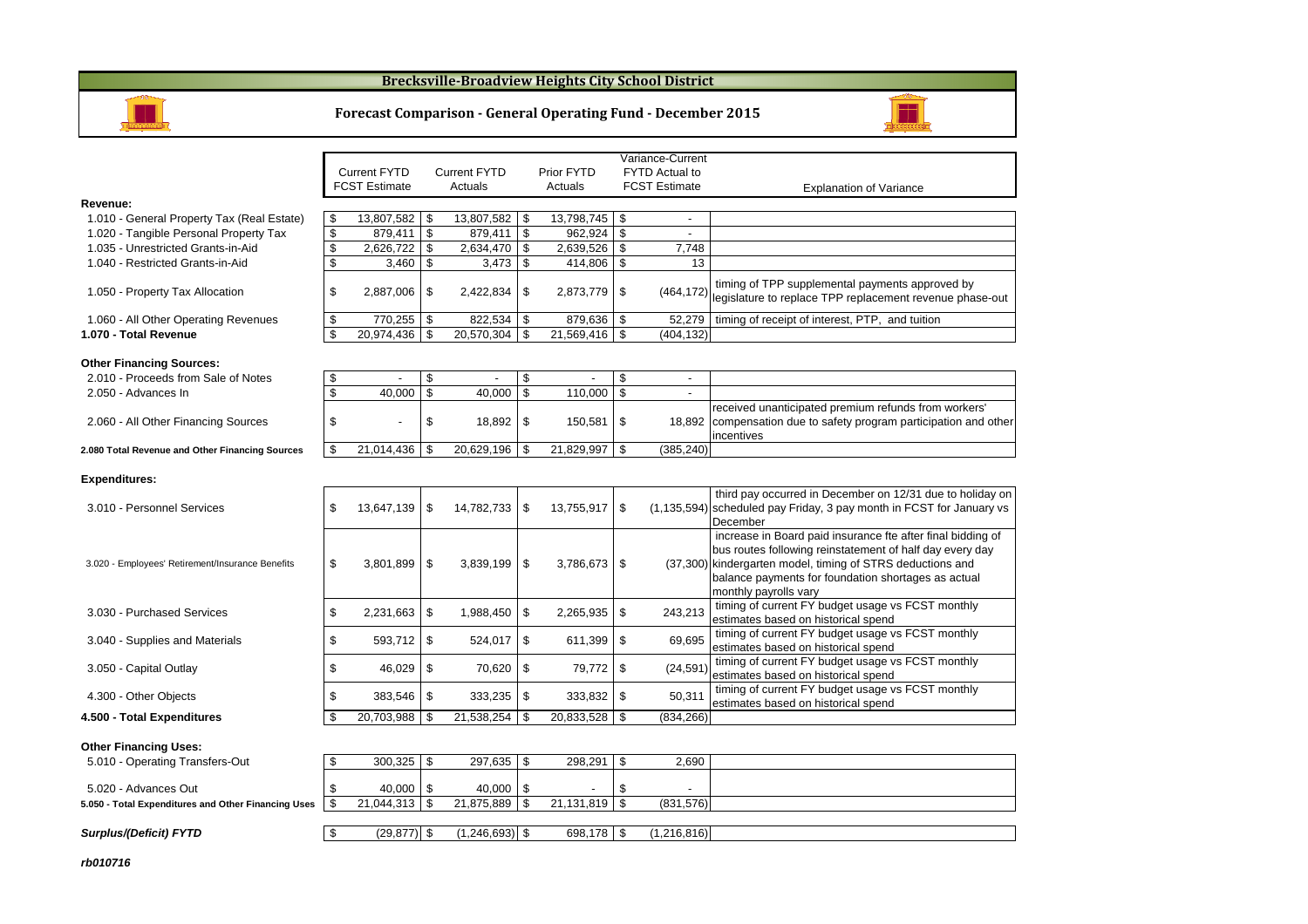|                 | <b>Brecksville-Broadview Heights City School District</b>                           |                      |                |                       |                          |                                                                     |                          |                   |                    |                         |  |  |
|-----------------|-------------------------------------------------------------------------------------|----------------------|----------------|-----------------------|--------------------------|---------------------------------------------------------------------|--------------------------|-------------------|--------------------|-------------------------|--|--|
|                 |                                                                                     |                      |                |                       |                          | <b>Revenue Analysis Report - General Operating Fund Only - FY16</b> |                          |                   |                    |                         |  |  |
|                 |                                                                                     | <b>Local Revenue</b> |                |                       | Federal                  |                                                                     | <b>State Revenue</b>     |                   |                    |                         |  |  |
|                 | <b>Taxes</b>                                                                        |                      |                |                       |                          | <b>Unrestricted</b>                                                 | Property                 | Restricted        |                    |                         |  |  |
| $2015 - 2016$   | Real<br><b>Estate</b>                                                               | Personal<br>Property | Interest       | <b>Other</b><br>Local |                          | Grants-<br>in-Aid                                                   | Tax<br><b>Allocation</b> | Grants-<br>in-Aid | Non-<br>Operating* | <b>Total</b><br>Revenue |  |  |
| July            | 9,761,000                                                                           |                      | 835            | 55,984                | 1,566                    | 421,978                                                             |                          | 551               |                    | 10,241,914              |  |  |
| <b>August</b>   | 4,046,582                                                                           | 879,411              | 41,884         | 238,970               | 507                      | 526,511                                                             | 399,020                  | 596               |                    | 6,133,481               |  |  |
| September       | $\blacksquare$                                                                      | $\blacksquare$       | 10,313         | 105,025               | 14,474                   | 422,006                                                             | $\blacksquare$           | 573               | $\blacksquare$     | 552,391                 |  |  |
| <b>October</b>  |                                                                                     |                      | 10,795         | 102,940               | 6,279                    | 421,648                                                             | 2,009,555                | 573               | 13,642             | 2,565,432               |  |  |
| <b>November</b> |                                                                                     |                      | 11,465         | 97,930                | 7,012                    | 421,644                                                             |                          | 602               |                    | 538,654                 |  |  |
| <b>December</b> |                                                                                     |                      | 10,638         | 92,647                | 13,269                   | 420,683                                                             | 14,259                   | 578               | 45,250             | 597,324                 |  |  |
| <b>January</b>  |                                                                                     |                      |                |                       |                          |                                                                     |                          |                   |                    |                         |  |  |
| February        | $\blacksquare$                                                                      | $\blacksquare$       | $\blacksquare$ | $\blacksquare$        | $\overline{\phantom{a}}$ | $\overline{\phantom{a}}$                                            | $\blacksquare$           | $\blacksquare$    | $\blacksquare$     | $\blacksquare$          |  |  |
| <b>March</b>    |                                                                                     |                      |                |                       |                          | $\blacksquare$                                                      |                          |                   |                    |                         |  |  |
| <b>April</b>    |                                                                                     |                      | $\overline{a}$ |                       |                          | $\blacksquare$                                                      |                          |                   |                    |                         |  |  |
| <b>May</b>      |                                                                                     |                      |                |                       |                          | $\blacksquare$                                                      |                          |                   |                    |                         |  |  |
| June            |                                                                                     |                      | $\blacksquare$ |                       |                          | $\overline{\phantom{a}}$                                            |                          |                   |                    |                         |  |  |
| Totals          | \$13,807,582                                                                        | \$879,411            | \$85,931       | \$693,495             | \$43,108                 | \$2,634,470                                                         | \$2,422,834              | \$3,473           | \$58,892           | \$20,629,196            |  |  |
| % of Total      | 66.93%                                                                              | 4.26%                | 0.42%          | 3.36%                 | 0.21%                    | 12.77%                                                              | 11.74%                   | 0.02%             | 0.29%              |                         |  |  |
|                 | *Non-Operating Revenue includes advances in, and refund of prior year expenditures. |                      |                |                       |                          |                                                                     |                          |                   |                    | rb010716                |  |  |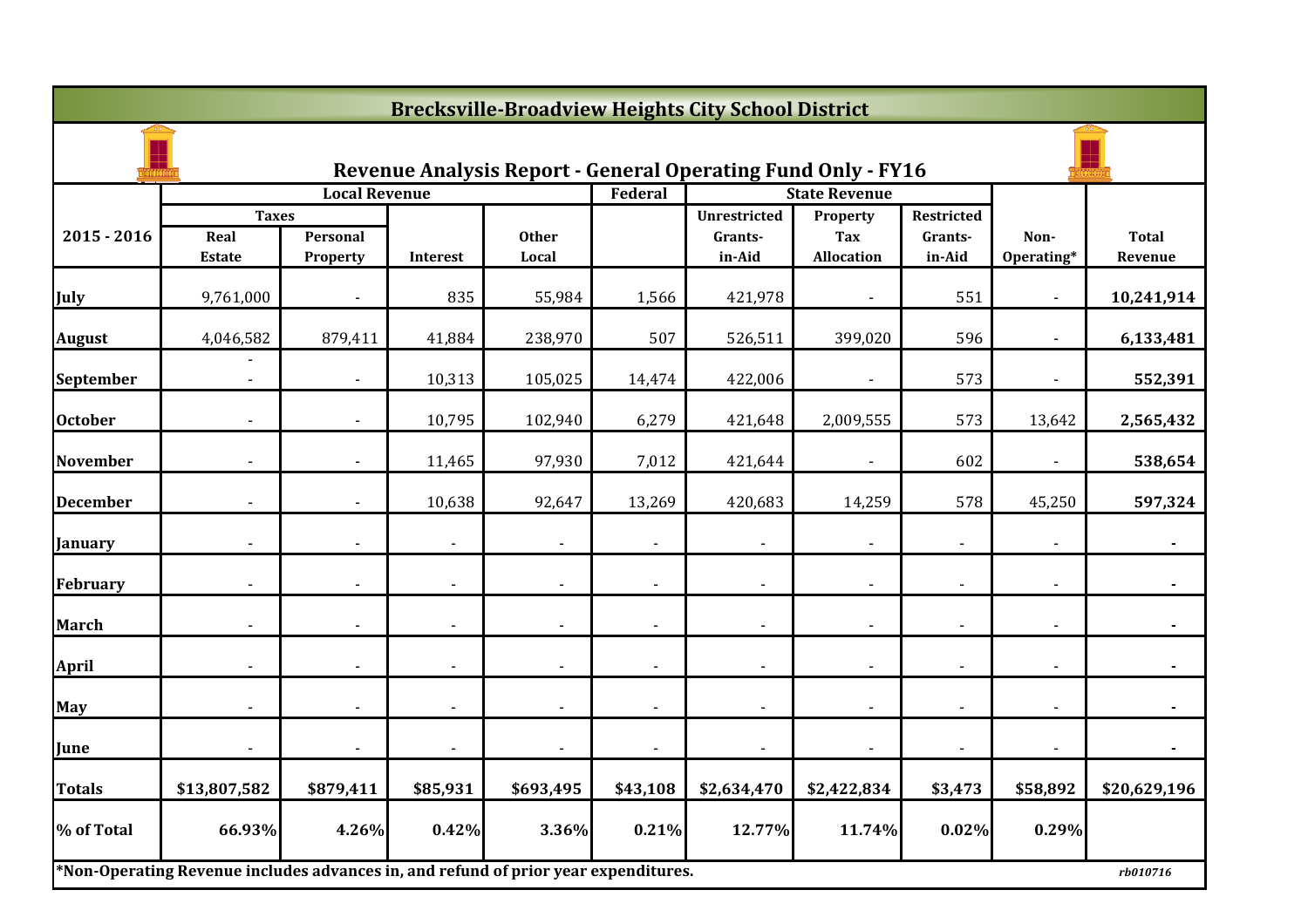|                | <b>Brecksville-Broadview Heights City School District</b>                                                                             |                          |                              |                          |                          |                      |                          |                                 |  |  |  |  |  |
|----------------|---------------------------------------------------------------------------------------------------------------------------------------|--------------------------|------------------------------|--------------------------|--------------------------|----------------------|--------------------------|---------------------------------|--|--|--|--|--|
|                | <b>Expenditure Analysis Report - General Operating Fund - FY16</b>                                                                    |                          |                              |                          |                          |                      |                          |                                 |  |  |  |  |  |
| 2015-2016      | <b>Salaries</b>                                                                                                                       | <b>Benefits</b>          | <b>Services</b>              | <b>Supplies</b>          | Equipment                | Dues/<br><b>Fees</b> | Non-<br>Operating*       | <b>Total</b><br><b>Expenses</b> |  |  |  |  |  |
| July           | 2,704,810                                                                                                                             | 755,464                  | 304,744                      | 102,425                  | 291                      | 18,973               | 40,000                   | 3,926,707                       |  |  |  |  |  |
| August         | 1,824,099                                                                                                                             | 753,933                  | 441,925                      | 108,406                  | 5,656                    | 263,814              |                          | 3,397,833                       |  |  |  |  |  |
| September      | 2,213,559                                                                                                                             | 717,917                  | 233,677                      | 105,960                  | 12,411                   | 9,340                |                          | 3,292,864                       |  |  |  |  |  |
| <b>October</b> | 2,307,848                                                                                                                             | 815,160                  | 316,453                      | 109,880                  | 33,636                   | 23,706               |                          | 3,606,683                       |  |  |  |  |  |
| November       | 2,378,774                                                                                                                             | 801,972                  | 356,944                      | 49,230                   | 3,118                    | 7,626                |                          | 3,597,664                       |  |  |  |  |  |
| December       | 3,353,643                                                                                                                             | 796,725                  | 334,707                      | 48,116                   | 15,508                   | 9,776                | 297,635                  | 4,856,110                       |  |  |  |  |  |
| January        |                                                                                                                                       | $\overline{\phantom{a}}$ | $\overline{\phantom{a}}$     | $\overline{\phantom{a}}$ | $\overline{\phantom{a}}$ |                      | $\overline{\phantom{a}}$ | $\overline{\phantom{a}}$        |  |  |  |  |  |
| February       |                                                                                                                                       |                          | $\qquad \qquad \blacksquare$ |                          | $\overline{\phantom{a}}$ |                      |                          |                                 |  |  |  |  |  |
| March          | $\overline{\phantom{a}}$                                                                                                              | $\overline{\phantom{a}}$ | $\overline{\phantom{a}}$     | $\overline{\phantom{a}}$ | $\overline{\phantom{a}}$ |                      | $\blacksquare$           |                                 |  |  |  |  |  |
| April          | $\overline{\phantom{a}}$                                                                                                              |                          | $\blacksquare$               | $\overline{\phantom{a}}$ | $\overline{\phantom{a}}$ |                      | $\blacksquare$           | $\blacksquare$                  |  |  |  |  |  |
| May            | $\blacksquare$                                                                                                                        |                          | $\frac{1}{2}$                | $\overline{\phantom{a}}$ | $\blacksquare$           |                      |                          | $\overline{\phantom{a}}$        |  |  |  |  |  |
| June           |                                                                                                                                       |                          | $\blacksquare$               | $\blacksquare$           |                          |                      |                          | $\overline{\phantom{a}}$        |  |  |  |  |  |
| <b>TOTALS</b>  | \$14,782,733                                                                                                                          | \$4,641,171              | \$1,988,450                  | \$524,017                | \$70,620                 | \$333,235            | \$337,635                | \$22,677,861                    |  |  |  |  |  |
| % of Total     | 65.19%                                                                                                                                | 20.47%                   | 8.77%                        | 2.31%                    | 0.31%                    | 1.47%                | 1.49%                    |                                 |  |  |  |  |  |
|                | *Non-Operating expenses include advances and transfers out.<br>Operating Fund includes General Fund (001) only for FY2016<br>rb010716 |                          |                              |                          |                          |                      |                          |                                 |  |  |  |  |  |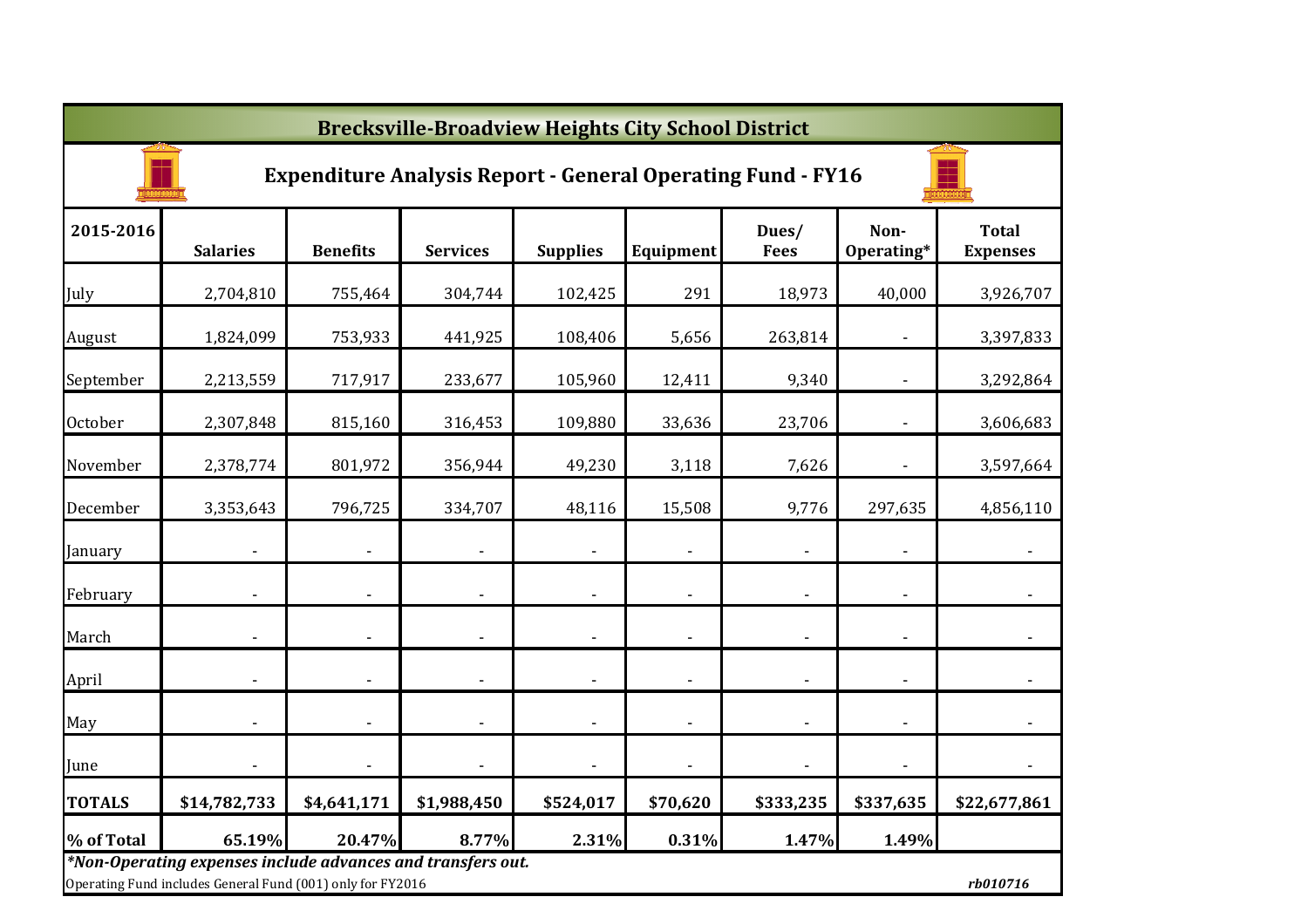|            | <b>Brecksville-Broadview Heights City School District</b> |                              |                                  |                                      |                       |                                |                                |                        |                         |  |  |
|------------|-----------------------------------------------------------|------------------------------|----------------------------------|--------------------------------------|-----------------------|--------------------------------|--------------------------------|------------------------|-------------------------|--|--|
|            |                                                           |                              |                                  |                                      |                       |                                |                                |                        |                         |  |  |
|            | December 31, 2015                                         |                              | <b>FINSUMM Financial Summary</b> |                                      |                       |                                |                                |                        |                         |  |  |
|            |                                                           |                              |                                  |                                      |                       |                                |                                |                        | rb010716                |  |  |
|            |                                                           |                              |                                  | "where fine education is a heritage" |                       |                                |                                |                        |                         |  |  |
|            |                                                           | <b>Beginning</b>             | <b>Monthly</b>                   | <b>Fiscal Year</b>                   | Monthly               | <b>Fiscal Year</b>             | Current                        |                        | <b>Unencumbered</b>     |  |  |
|            | <b>Fund Fund Name</b>                                     | <b>Balance</b>               | Receipts                         | <b>To Date</b>                       | <b>Expenditures</b>   | <b>To Date</b>                 | <b>Fund</b>                    | Current                | Fund                    |  |  |
|            |                                                           | 7/1/2015                     |                                  | <b>Receipts</b>                      |                       | <b>Expenditures</b>            | <b>Balance</b>                 | <b>Encumbrances</b>    | <b>Balance</b>          |  |  |
| 001<br>002 | <b>General Fund</b>                                       | \$10,103,705.16              | \$597,324.69                     | \$20,629,195.88                      | \$4,856,108.54        | \$22,677,856.40                | \$8,055,044.64<br>2,250,964.30 | \$2,316,726.02         | \$5,738,318.62          |  |  |
|            | <b>Bond Retirement</b>                                    | \$3,253,726.48               | \$234,325.00                     | \$1,381,263.66                       | \$0.00<br>\$45,296.81 | \$2,384,025.84                 |                                | \$0.00<br>\$141,701.46 | 2,250,964.30            |  |  |
| 003<br>004 | Permanent Improvement<br><b>Building Fund</b>             | \$948,139.41<br>\$150,953.36 | (\$14,259.04)<br>\$25,000.00     | \$808,887.92<br>\$70,000.00          | \$0.00                | \$1,246,308.11<br>\$136,000.00 | 510,719.22<br>84,953.36        | \$0.00                 | 369,017.76<br>84,953.36 |  |  |
| 006        | Food Service                                              | \$367,986.08                 | \$93,889.61                      | \$630,358.69                         | \$166,635.08          | \$712,605.61                   | 285,739.16                     | \$325,006.29           | (39, 267.13)            |  |  |
| 007        | Special Trust                                             | \$89,587.23                  | \$1,324.04                       | \$37,464.89                          | \$54.22               | \$67,655.43                    | 59,396.69                      | \$2,262.94             | 57,133.75               |  |  |
| 009        | <b>Uniform Supplies</b>                                   | \$119,404.78                 | \$30,897.75                      | \$203,120.98                         | \$60,007.53           | \$216,143.72                   | 106,382.04                     | \$19,198.97            | 87,183.07               |  |  |
| 014        | Rotary - Internal Services                                | \$136,276.93                 | \$28,726.15                      | \$139,276.59                         | \$42,346.78           | \$73,138.67                    | 202,414.85                     | \$26,437.19            | 175,977.66              |  |  |
| 018        | Public School Support                                     | \$140,784.71                 | \$11,137.36                      | \$55,477.95                          | \$2,723.38            | \$43,072.76                    | 153,189.90                     | \$18,930.35            | 134,259.55              |  |  |
| 019        | Other Grants                                              | \$207,230.45                 | \$45,000.00                      | \$50,196.17                          | \$18,161.14           | \$84,318.07                    | 173,108.55                     | \$19,895.75            | 153,212.80              |  |  |
| 020        | Child Care Fund                                           | \$98,887.29                  | \$30,352.55                      | \$236,234.40                         | \$36,860.93           | \$237,483.24                   | 97,638.45                      | \$10,708.40            | 86,930.05               |  |  |
| 022        | <b>Unclaimed Funds</b>                                    | \$7,928.97                   | \$0.00                           | \$0.00                               | \$0.00                | \$0.00                         | 7,928.97                       | \$0.00                 | 7,928.97                |  |  |
| 200        | <b>Student Managed Funds</b>                              | \$137,172.80                 | \$26,835.88                      | \$105,128.51                         | \$26,097.96           | \$79,470.43                    | 162,830.88                     | \$62,221.37            | 100,609.51              |  |  |
| 300        | <b>District Managed Funds</b>                             | \$216,204.11                 | \$59,527.18                      | \$301,668.59                         | \$37,178.41           | \$262,510.98                   | 255,361.72                     | \$108,649.24           | 146,712.48              |  |  |
| 401        | <b>Auxiliary Services</b>                                 | \$50,112.65                  | \$76.71                          | \$170,050.53                         | \$15,809.08           | \$134,422.57                   | 85,740.61                      | \$25,564.40            | 60,176.21               |  |  |
| 451        | <b>OneNet (Data Communication)</b>                        | \$0.00                       | \$0.00                           | \$5,400.00                           | \$0.00                | \$5,400.00                     | 0.00                           | \$0.00                 | 0.00                    |  |  |
| 499        | Miscellaneous State Grants                                | \$16,789.67                  | \$0.00                           | \$0.00                               | \$4,140.29            | \$22,083.58                    | (5, 293.91)                    | \$5,378.21             | (10,672.12)             |  |  |
| 516        | <b>IDEA-B</b>                                             | \$36,434.87                  | \$68,144.48                      | \$178,172.74                         | \$131,546.00          | \$345,775.87                   | (131, 168.26)                  | \$311,751.59           | (442, 919.85)           |  |  |
| 551        | Title III - Limited English Proficiency                   | \$0.00                       | \$11,087.67                      | \$11,087.67                          | \$0.00                | \$11,087.67                    | 0.00                           | \$1,326.57             | (1,326.57)              |  |  |
| 572        | Title I - Disadvantaged Children                          | \$18,826.95                  | \$22,121.94                      | \$87,947.66                          | \$31,907.87           | \$141,283.51                   | (34,508.90)                    | \$320.00               | (34,828.90)             |  |  |
| 587        | Preschool                                                 | \$0.00                       | \$2,152.73                       | \$6,403.97                           | \$3,285.13            | \$9,689.10                     | (3, 285.13)                    | \$0.00                 | (3, 285.13)             |  |  |
| 590        | Title II-A - Improving Teacher Quality                    | \$5,965.30                   | \$6,610.87                       | \$14,283.57                          | \$5,077.58            | \$25,449.20                    | (5,200.33)                     | \$3,967.00             | (9, 167.33)             |  |  |
| 599        | Miscellaneous Federal Grants                              | \$0.00                       | \$0.00                           | \$0.00                               | \$0.00                | \$0.00                         | 0.00                           | \$0.00                 | 0.00                    |  |  |
|            |                                                           |                              |                                  |                                      |                       |                                |                                |                        |                         |  |  |
|            | <b>Grand Totals (ALL Funds)</b>                           | \$16,106,117.20              | \$1,280,275.57                   | \$25,121,620.37                      | \$5,483,236.73        | \$28,915,780.76                | \$12,311,956.81                | \$3,400,045.75         | \$8,911,911.06          |  |  |
|            |                                                           |                              |                                  |                                      |                       |                                |                                |                        |                         |  |  |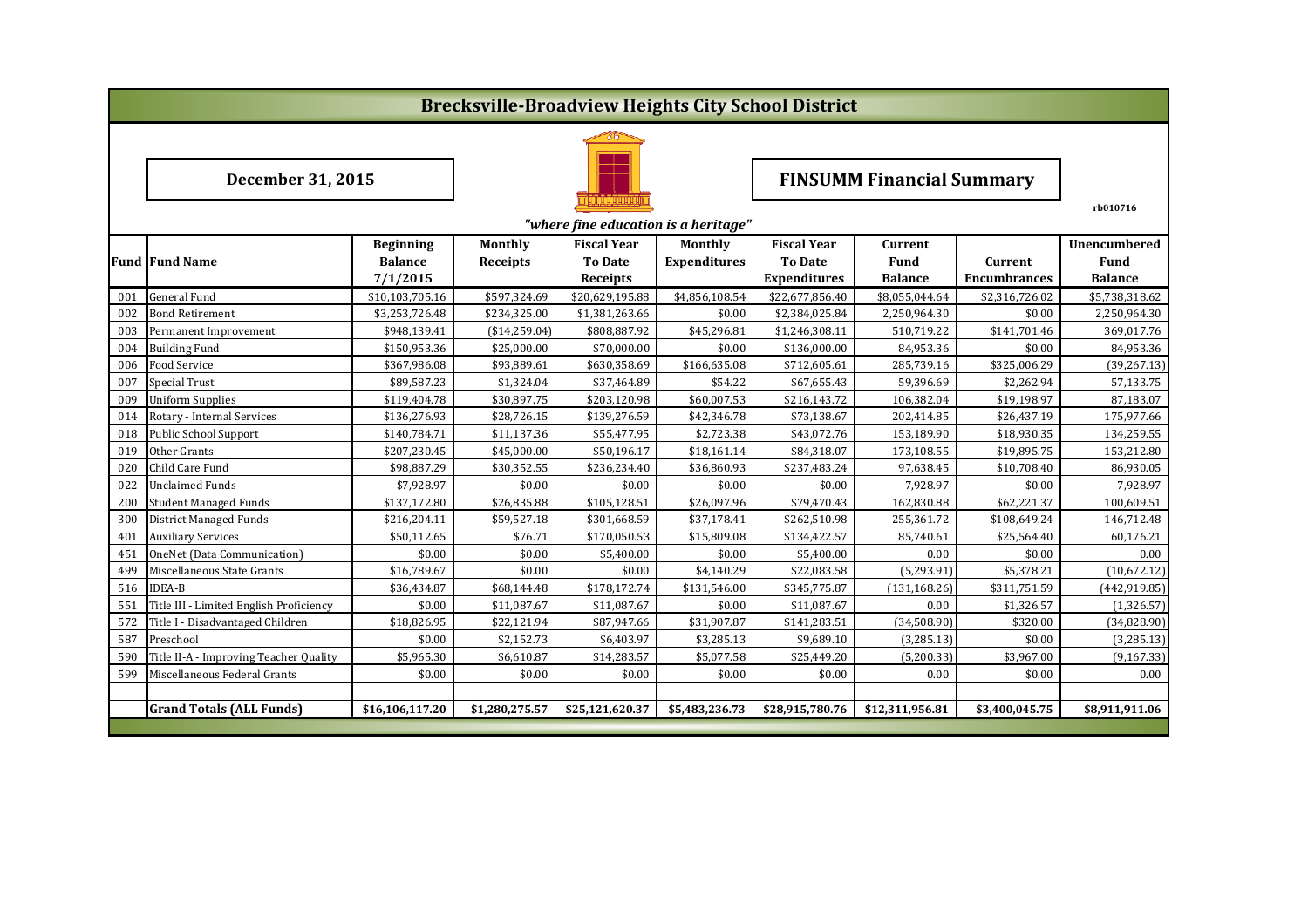### *Brecksville-Broadview Heights Board of Education*



## *Approved Funds for 2015/2016*



|          | This report is a listing of all grant funds authorized and received throughout the 2015/2016 fiscal year. |                   |                   |               |                 |
|----------|-----------------------------------------------------------------------------------------------------------|-------------------|-------------------|---------------|-----------------|
|          |                                                                                                           | <b>Authorized</b> | <b>Non-Public</b> | Monthly       | <b>Amount</b>   |
| Fund     | <b>Description</b>                                                                                        | Amount            | <b>Authorized</b> | <b>Amount</b> | <b>Received</b> |
|          |                                                                                                           |                   | Amount            | Received      | FY-to-date      |
|          | <b>State Grants</b>                                                                                       |                   |                   |               |                 |
|          | 451/9016 Network Connectivity Subsidy                                                                     | \$10,800.00       | \$0.00            | \$0.00        | \$5,400.00      |
|          |                                                                                                           |                   |                   |               |                 |
|          |                                                                                                           |                   |                   |               |                 |
|          | <b>Auxiliary Services</b>                                                                                 |                   |                   |               |                 |
|          | 401/9016 Assumption                                                                                       | \$196,376.74      | \$196,376.74      | \$0.00        | \$98,188.38     |
|          | 401/9116 Lawrence School                                                                                  | \$81,344.34       | \$81,344.34       | \$0.00        | \$40,672.18     |
|          | 401/9216 South Suburban Mont.                                                                             | \$61,624.50       | \$61,624.50       | \$0.00        | \$30,812.26     |
|          |                                                                                                           |                   |                   |               |                 |
|          | <b>Total State Funds</b>                                                                                  | \$350,145.58      | \$339,345.58      | \$0.00        | \$175,072.82    |
|          |                                                                                                           |                   |                   |               |                 |
|          | <b>Federal Grants</b>                                                                                     |                   |                   |               |                 |
|          | 516/9016 IDEA-B Special Education FY16                                                                    | \$728,523.07      | \$7,396.17        | \$68,144.48   | \$178,172.74    |
|          | 516/9015 IDEA-B Special Education FY15                                                                    | \$770,074.29      | \$12,034.42       | \$0.00        | \$0.00          |
|          | 551/9016 Title III Limited English Proficiency FY16                                                       | \$11,479.07       | \$0.00            | \$11,087.67   | \$11,087.67     |
|          | 551/9015 Title III Limited English Proficiency FY15                                                       | \$14,496.57       | \$0.00            | \$0.00        | \$0.00          |
|          |                                                                                                           |                   |                   |               |                 |
|          | 572/9016 Title I FY16                                                                                     | \$285,827.00      | \$4,018.80        | \$22,121.94   | \$65,082.69     |
|          | 572/9015 Title I FY15                                                                                     | \$314,929.97      | \$0.00            | \$0.00        | \$22,864.97     |
|          |                                                                                                           |                   |                   |               |                 |
|          | 587/9016 Preschool Special Education FY16                                                                 | \$20,192.98       | \$0.00            | \$2,152.73    | \$6,403.97      |
|          | 587/9015 Preschool Special Education FY15                                                                 | \$20,190.02       | \$0.00            | \$0.00        | \$0.00          |
|          |                                                                                                           |                   |                   |               |                 |
|          | 590/9016 Title II-A Improving Teacher Quality FY16                                                        | \$60,047.77       | \$3,064.58        | \$6,610.87    | \$12,125.14     |
|          | 590/9015 Title II-A Improving Teacher Quality FY15                                                        | \$63,805.40       | \$316.00          | \$0.00        | \$2,158.43      |
|          |                                                                                                           |                   |                   |               |                 |
|          | <b>Total Federal Funds</b>                                                                                | \$2,289,566.14    | \$26,829.97       | \$110,117.69  | \$297,895.61    |
|          |                                                                                                           |                   |                   |               |                 |
| rb010716 |                                                                                                           |                   |                   |               |                 |
|          |                                                                                                           |                   |                   |               |                 |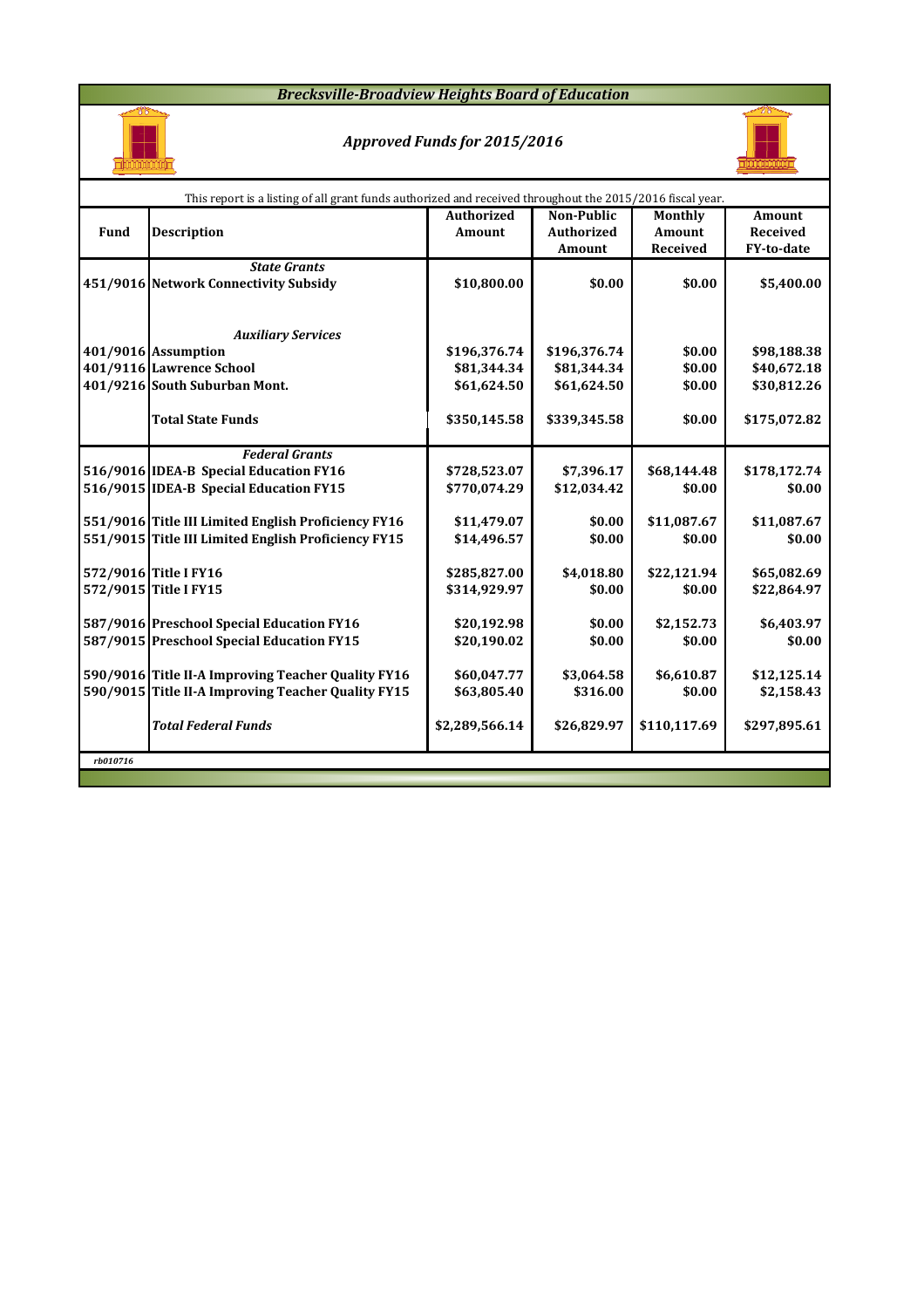*Brecksville-Broadview Heights Board of Education*

# *Record of Advances for 2015/2016*



**INITIAL ADVANCE INFORMATION ADVANCE RETURN Date Board FROM TO Fund Date Approved Resolution Fund Fund Name Amount Returned Amount** 8/24/2015 001 009 Uniform School \$40,000.00 12/31/2015 \$40,000.00 Supplies **\$40,000.00 \$40,000.00 \$0.00** *rb010716 Advances Outstanding TOTAL Advances for 2015-2016*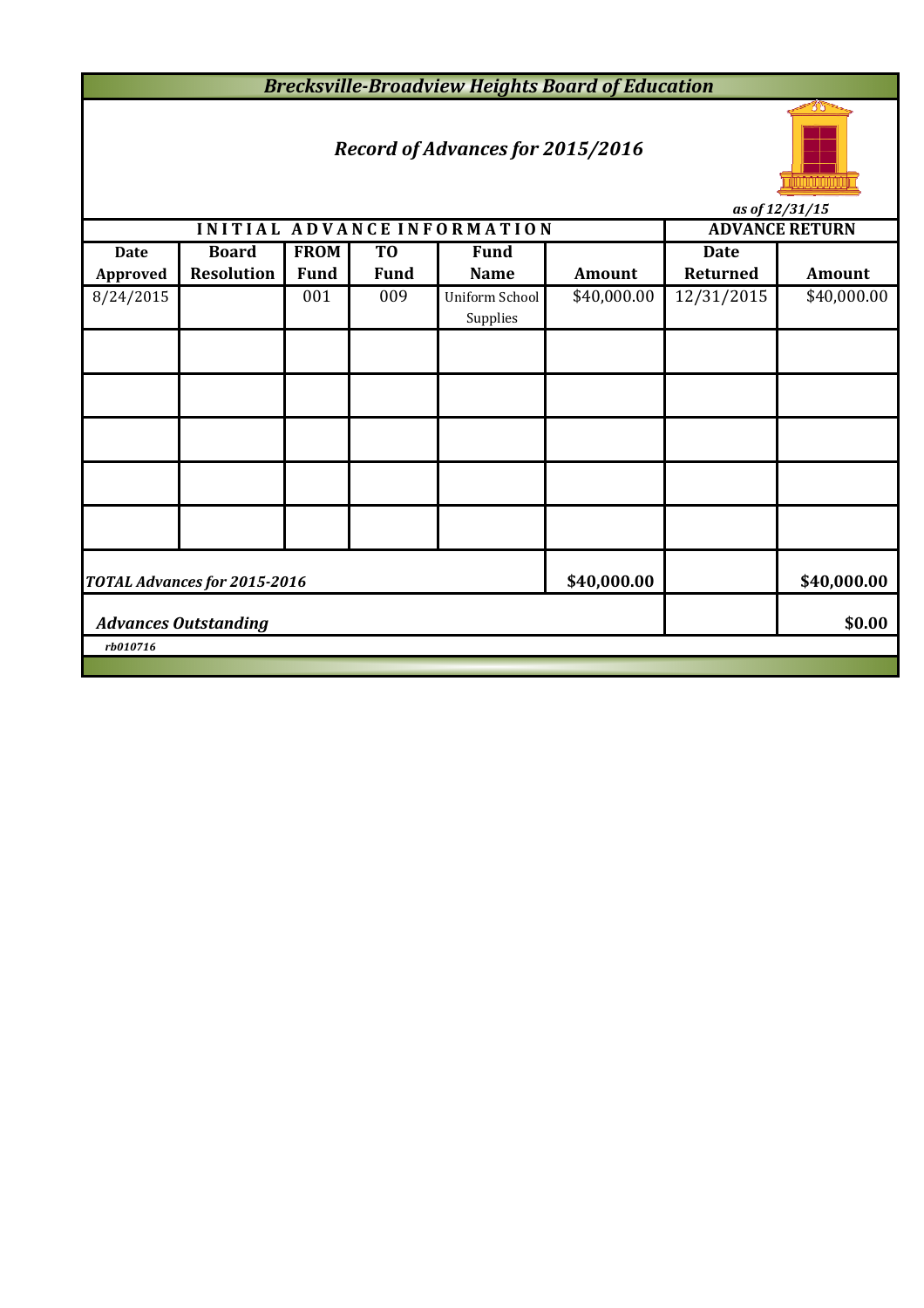|                                                      | <b>Brecksville-Broadview Heights City School District</b> |                     |                     |
|------------------------------------------------------|-----------------------------------------------------------|---------------------|---------------------|
|                                                      | <b>Cash Reconciliation</b>                                |                     |                     |
|                                                      | December 31, 2015                                         |                     |                     |
| <b>FINSUM Balance</b>                                |                                                           |                     | \$<br>12,311,956.81 |
| <b>Bank Balance:</b>                                 |                                                           |                     |                     |
| Charter One - General                                |                                                           | \$<br>1,278,043.88  |                     |
|                                                      |                                                           |                     |                     |
| <b>Investments:</b>                                  |                                                           |                     |                     |
| <b>STAR Ohio</b>                                     | 1,884.62                                                  |                     |                     |
| Meeder Investment Management                         | 11,338,189.54                                             |                     |                     |
| <b>First Federal</b>                                 | 55,133.47                                                 |                     |                     |
| Westfield Bank                                       | 2,814.50                                                  |                     |                     |
|                                                      |                                                           | \$<br>11,398,022.13 |                     |
| <b>Petty Cash:</b>                                   |                                                           |                     |                     |
| Chippewa                                             | 100.00                                                    |                     |                     |
| <b>Highland Drive</b>                                | 100.00                                                    |                     |                     |
| Hilton                                               | 100.00                                                    |                     |                     |
| <b>Central School</b>                                | 100.00                                                    |                     |                     |
| Middle School                                        | 150.00                                                    |                     |                     |
| <b>Student Activity</b>                              | 300.00                                                    |                     |                     |
| <b>High School</b>                                   | 150.00                                                    |                     |                     |
| Transportation                                       | 150.00                                                    |                     |                     |
| <b>Board Office</b>                                  | 150.00                                                    |                     |                     |
| Beekeepers                                           | 150.00                                                    |                     |                     |
|                                                      |                                                           | \$<br>1,450.00      |                     |
| <b>Change Fund:</b>                                  |                                                           |                     |                     |
| Middle School Athletics                              | 200.00                                                    |                     |                     |
| Middle School Concessions                            | 150.00                                                    |                     |                     |
| <b>High School Athletics</b><br><b>Food Services</b> | 4,000.00<br>1,097.00                                      |                     |                     |
|                                                      |                                                           | \$                  |                     |
|                                                      |                                                           | 5,447.00            |                     |
| Less: Outstanding Checks-Charter One General         |                                                           | \$<br>(194, 378.67) |                     |
| <b>Outstanding Deposits/Other Adjustments:</b>       |                                                           |                     |                     |
| Payroll in transit items                             | (176, 627.53)                                             |                     |                     |
|                                                      |                                                           |                     |                     |
|                                                      |                                                           |                     |                     |
|                                                      |                                                           | \$<br>(176, 627.53) |                     |
|                                                      |                                                           |                     |                     |
| <b>Bank Balance</b>                                  |                                                           |                     | \$<br>12,311,956.81 |
|                                                      |                                                           |                     |                     |
| Variance                                             |                                                           |                     | \$                  |
|                                                      |                                                           |                     |                     |
| rb010716                                             |                                                           |                     |                     |
|                                                      |                                                           |                     |                     |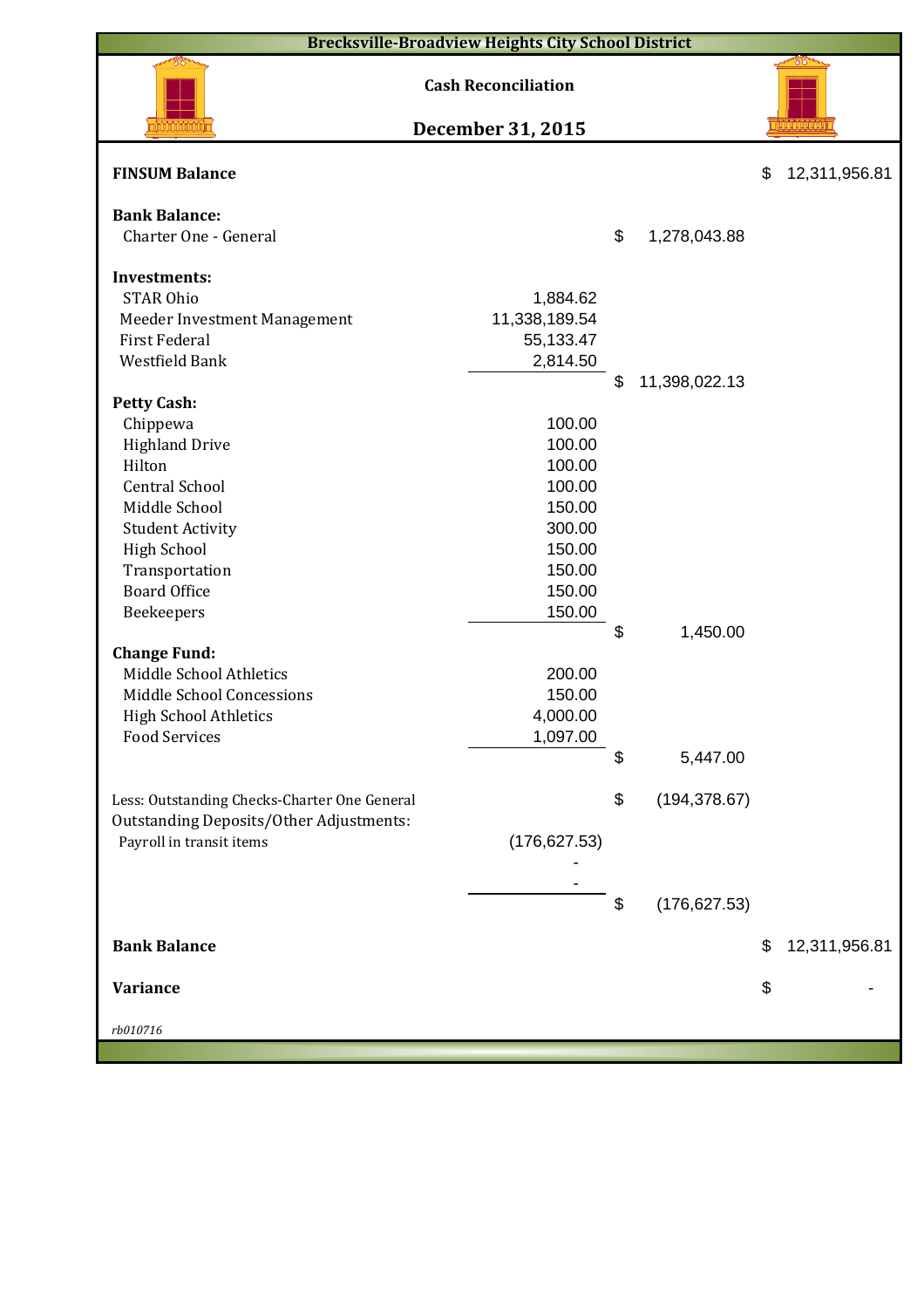|               | <b>Brecksville-Broadview Heights City School District</b> |                             |                                                            |                                      |                                              |                                                    |                                |                                                      |                                   |  |  |  |
|---------------|-----------------------------------------------------------|-----------------------------|------------------------------------------------------------|--------------------------------------|----------------------------------------------|----------------------------------------------------|--------------------------------|------------------------------------------------------|-----------------------------------|--|--|--|
|               |                                                           |                             |                                                            |                                      |                                              |                                                    |                                |                                                      |                                   |  |  |  |
|               | December 31, 2015                                         |                             |                                                            |                                      |                                              |                                                    | <b>Appropriation Summary</b>   |                                                      |                                   |  |  |  |
|               |                                                           |                             |                                                            |                                      |                                              |                                                    |                                | rb010716                                             |                                   |  |  |  |
|               |                                                           |                             |                                                            | "where fine education is a heritage" |                                              |                                                    |                                |                                                      |                                   |  |  |  |
| Fund          |                                                           | <b>FYTD</b><br>Appropriated | <b>Prior FY</b><br><b>Carryover</b><br><b>Encumbrances</b> | <b>FYTD</b><br><b>Expendable</b>     | <b>FYTD</b><br>Actual<br><b>Expenditures</b> | <b>MTD</b><br><b>Actual</b><br><b>Expenditures</b> | Current<br><b>Encumbrances</b> | <b>FYTD</b><br><b>Unencumbered</b><br><b>Balance</b> | <b>FYTD</b><br>Percent<br>Exp/Enc |  |  |  |
| 001           | <b>General Fund</b>                                       | \$45,823,986.00             | \$323,247.69                                               | \$46,147,233.69                      | \$22,677,856.40                              | \$4,856,108.54                                     | \$2,316,726.02                 | 21,152,651.27                                        | 54.16%                            |  |  |  |
| 002           | <b>Bond Retirement</b>                                    | \$4,431,397.00              | \$0.00                                                     | 4,431,397.00                         | \$2,384,025.84                               | \$0.00                                             | \$0.00                         | 2,047,371.16                                         | 53.80%                            |  |  |  |
| 003           | Permanent Improvement                                     | \$1,900,000.00              | \$798,264.93                                               | 2,698,264.93                         | \$1,246,308.11                               | \$45,296.81                                        | \$141,701.46                   | 1,310,255.36                                         | 51.44%                            |  |  |  |
| 004           | <b>Building Fund</b>                                      | \$0.00                      | \$136,000.00                                               | 136,000.00                           | \$136,000.00                                 | \$0.00                                             | \$0.00                         | 0.00                                                 | 100.00%                           |  |  |  |
| 006           | <b>Food Service</b>                                       | \$1,708,100.00              | \$1,720.00                                                 | 1,709,820.00                         | \$712,605.61                                 | \$166,635.08                                       | \$325,006.29                   | 672,208.10                                           | 60.69%                            |  |  |  |
| 007           | <b>Special Trust</b>                                      | \$82,402.00                 | \$0.00                                                     | 82,402.00                            | \$67,655.43                                  | \$54.22                                            | \$2,262.94                     | 12,483.63                                            | 84.85%                            |  |  |  |
| 009           | <b>Uniform Supplies</b>                                   | \$371,247.00                | \$0.00                                                     | 371,247.00                           | \$216,143.72                                 | \$60,007.53                                        | \$19,198.97                    | 135,904.31                                           | 63.39%                            |  |  |  |
| 014           | Rotary - Internal Services                                | \$445,661.00                | \$5,770.99                                                 | 451,431.99                           | \$73,138.67                                  | \$42,346.78                                        | \$26,437.19                    | 351,856.13                                           | 22.06%                            |  |  |  |
| 018           | <b>Public School Support</b>                              | \$151,449.00                | \$1,450.00                                                 | 152,899.00                           | \$43,072.76                                  | \$2,723.38                                         | \$18,930.35                    | 90,895.89                                            | 40.55%                            |  |  |  |
| 019           | Other Grants                                              | \$147,456.77                | \$16,581.26                                                | 164,038.03                           | \$84,318.07                                  | \$18,161.14                                        | \$19,895.75                    | 59,824.21                                            | 63.53%                            |  |  |  |
| 020           | Child Care Fund                                           | \$454,176.00                | \$5,719.99                                                 | 459,895.99                           | \$237,483.24                                 | \$36,860.93                                        | \$10,708.40                    | 211,704.35                                           | 53.97%                            |  |  |  |
| 022           | <b>Unclaimed Funds</b>                                    | \$7,900.00                  | \$0.00                                                     | 7,900.00                             | \$0.00                                       | \$0.00                                             | \$0.00                         | 7,900.00                                             | 0.00%                             |  |  |  |
| 200           | <b>Student Managed Funds</b>                              | \$262,413.00                | \$3,154.06                                                 | 265,567.06                           | \$79,470.43                                  | \$26,097.96                                        | \$62,221.37                    | 123,875.26                                           | 53.35%                            |  |  |  |
| 300           | <b>District Managed Funds</b>                             | \$660,645.00                | \$33,196.22                                                | 693,841.22                           | \$262,510.98                                 | \$37,178.41                                        | \$108,649.24                   | 322,681.00                                           | 53.49%                            |  |  |  |
| 401           | <b>Auxiliary Services</b>                                 | \$339,756.60                | \$49,701.63                                                | 389,458.23                           | \$134,422.57                                 | \$15,809.08                                        | \$25,564.40                    | 229,471.26                                           | 41.08%                            |  |  |  |
| 451           | OneNet (Data Communication)                               | \$10,800.00                 | \$0.00                                                     | 10,800.00                            | \$5,400.00                                   | \$0.00                                             | \$0.00                         | 5,400.00                                             | 50.00%                            |  |  |  |
| 499           | Miscellaneous State Grants                                | \$50,000.00                 | \$16,789.67                                                | 66,789.67                            | \$22,083.58                                  | \$4,140.29                                         | \$5,378.21                     | 39,327.88                                            | 41.12%                            |  |  |  |
| 516           | <b>IDEA-B</b>                                             | \$731,394.44                | \$33,563.50                                                | 764,957.94                           | \$345,775.87                                 | \$131,546.00                                       | \$311,751.59                   | 107,430.48                                           | 85.96%                            |  |  |  |
| 551           | Title III - Limited English Proficiency                   | \$14,587.67                 | \$0.00                                                     | 14,587.67                            | \$11,087.67                                  | \$0.00                                             | \$1,326.57                     | 2,173.43                                             | 85.10%                            |  |  |  |
| 572           | Title I - Disadvantaged Children                          | \$327,504.57                | \$14.35                                                    | 327,518.92                           | \$141,283.51                                 | \$31,907.87                                        | \$320.00                       | 185,915.41                                           | 43.24%                            |  |  |  |
| 587           | Preschool                                                 | \$20,192.98                 | \$0.00                                                     | 20,192.98                            | \$9,689.10                                   | \$3,285.13                                         | \$0.00                         | 10,503.88                                            | 47.98%                            |  |  |  |
| 590           | Title II-A - Improving Teacher Quality                    | \$68,171.50                 | \$0.00                                                     | 68,171.50                            | \$25,449.20                                  | \$5,077.58                                         | \$3,967.00                     | 38,755.30                                            | 43.15%                            |  |  |  |
| 599           | Miscellaneous Federal Grants                              | \$0.00                      | \$0.00                                                     | 0.00                                 | \$0.00                                       | \$0.00                                             | \$0.00                         | 0.00                                                 | #DIV/0!                           |  |  |  |
| <b>Totals</b> |                                                           | \$58,009,240.53             | \$1,425,174.29                                             | \$59,434,414.82                      | \$28,915,780.76                              | \$5,483,236.73                                     | \$3,400,045.75                 | \$27,118,588.31                                      | 54.37%                            |  |  |  |